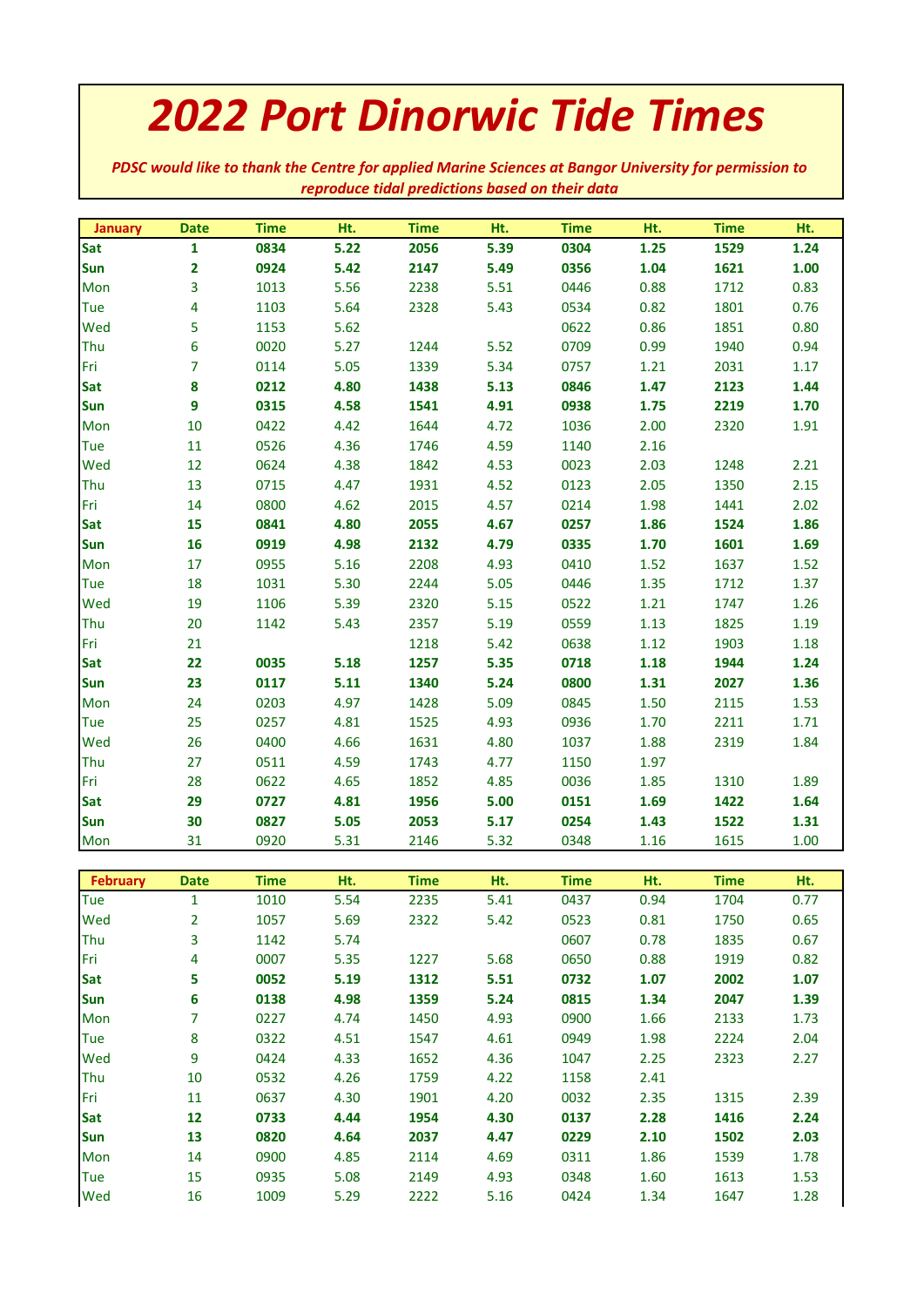| Thu          | 17             | 1041         | 5.47         | 2256        | 5.35 | 0459         | 1.11         | 1722         | 1.08         |
|--------------|----------------|--------------|--------------|-------------|------|--------------|--------------|--------------|--------------|
| Fri          | 18             | 1114         | 5.60         | 2330        | 5.48 | 0536         | 0.96         | 1758         | 0.94         |
| Sat          | 19             | 1149         | 5.66         |             |      | 0613         | 0.89         | 1836         | 0.89         |
| Sun          | 20             | 0007         | 5.50         | 1227        | 5.63 | 0652         | 0.92         | 1915         | 0.95         |
| Mon          | 21             | 0047         | 5.43         | 1308        | 5.51 | 0733         | 1.06         | 1958         | 1.12         |
| <b>Tue</b>   | 22             | 0131         | 5.24         | 1355        | 5.30 | 0817         | 1.28         | 2046         | 1.37         |
| Wed          | 23             | 0222         | 4.99         | 1450        | 5.02 | 0908         | 1.56         | 2142         | 1.67         |
| Thu          | 24             | 0324         | 4.71         | 1601        | 4.75 | 1009         | 1.84         | 2252         | 1.92         |
| Fri          | 25             | 0443         | 4.52         | 1725        | 4.61 | 1129         | 2.02         |              |              |
| Sat          | 26             | 0608         | 4.52         | 1848        | 4.66 | 0018         | 2.00         | 1259         | 1.95         |
| Sun          | 27             | 0724         | 4.72         | 1958        | 4.84 | 0141         | 1.83         | 1416         | 1.65         |
| Mon          | 28             | 0826         | 5.02         | 2056        | 5.07 | 0246         | 1.53         | 1515         | 1.27         |
|              |                |              |              |             |      |              |              |              |              |
| <b>March</b> | <b>Date</b>    | <b>Time</b>  | Ht.          | <b>Time</b> | Ht.  | <b>Time</b>  | Ht.          | <b>Time</b>  | Ht.          |
| Tue          | $\mathbf{1}$   | 0917         | 5.33         | 2144        | 5.27 | 0338         | 1.21         | 1605         | 0.93         |
| Wed          | $\overline{2}$ | 1002         | 5.59         | 2227        | 5.41 | 0424         | 0.95         | 1651         | 0.69         |
| Thu          | 3              | 1043         | 5.76         | 2306        | 5.47 | 0507         | 0.79         | 1733         | 0.59         |
| Fri          | 4              | 1123         | 5.82         | 2345        | 5.44 | 0547         | 0.75         | 1813         | 0.63         |
| <b>Sat</b>   | 5              |              |              | 1202        | 5.75 | 0626         | 0.83         | 1851         | 0.80         |
| Sun          | 6              | 0023         | 5.33         | 1241        | 5.55 | 0704         | 1.01         | 1930         | 1.07         |
| Mon          | 7              | 0102         | 5.15         | 1321        | 5.25 | 0743         | 1.28         | 2007         | 1.40         |
| <b>Tue</b>   | ${\bf 8}$      | 0143         | 4.92         | 1404        | 4.89 | 0823         | 1.61         | 2047         | 1.76         |
| Wed          | 9              | 0229         | 4.65         | 1453        | 4.51 | 0907         | 1.96         | 2130         | 2.09         |
| Thu          | 10             | 0325         | 4.40         | 1555        | 4.18 | 1000         | 2.28         | 2223         | 2.37         |
| Fri          | 11             | 0439         | 4.23         | 1715        | 3.99 | 1109         | 2.50         | 2334         | 2.51         |
| Sat          | 12             | 0559         | 4.21         | 1833        | 4.00 |              |              | 1235         | 2.53         |
| Sun          | 13             | 0706         | 4.33         | 1932        | 4.15 | 0055         | 2.46         | 1345         | 2.36         |
| Mon          | 14             | 0756         | 4.54         | 2016        | 4.40 | 0157         | 2.24         | 1433         | 2.10         |
| Tue          | 15             | 0835         | 4.78         | 2051        | 4.69 | 0243         | 1.95         | 1510         | 1.80         |
| Wed          | 16             | 0908         | 5.04         | 2123        | 5.00 | 0321         | 1.63         | 1545         | 1.48         |
| Thu          | 17             | 0939         | 5.30         | 2155        | 5.29 | 0357         | 1.32         | 1619         | 1.18         |
| Fri          | 18             | 1011         | 5.55         | 2228        | 5.54 | 0433         | 1.05         | 1654         | 0.92         |
| Sat          | 19             | 1044         | 5.74         | 2302        | 5.69 | 0510         | 0.85         | 1730         | 0.75         |
| Sun          | 20             | 1120         | 5.83         | 2340        | 5.73 | 0547         | 0.75         | 1809         | 0.70         |
| Mon          | 21             | 1159         | 5.81         |             |      | 0627         | 0.77         | 1850         | 0.79         |
| <b>Tue</b>   | 22             | 0020         | 5.62         | 1241        | 5.65 | 0709         | 0.92         | 1935         | 1.01         |
| Wed          | 23             | 0104         | 5.39         | 1329        | 5.36 | 0756         | 1.18         | 2024         | 1.33         |
| Thu          | 24             | 0155         | 5.06         | 1426        | 4.98 | 0849         | 1.51         | 2123         | 1.70         |
| Fri          | 25             | 0300         | 4.72         | 1543        | 4.63 | 0955         | 1.83         | 2236         | 1.99         |
| Sat          | 26             | 0428         | 4.48         | 1723        | 4.47 | 1120         | 2.00         |              |              |
| <b>BST</b>   |                |              |              |             |      |              |              |              |              |
| Sun          | $27 + 1$       | 0706         | 4.52         | 1953        | 4.57 | 0106         | 2.07         | 1351         | 1.88         |
| Mon          | 28             | 0823         | 4.78         | 2100        | 4.80 | 0229         | 1.88         | 1506         | 1.55         |
| Tue          | 29             | 0920         | 5.09         | 2151        | 5.04 | 0332         | 1.56         | 1602         | 1.19         |
| Wed          | 30             | 1005         | 5.39         | 2232        | 5.25 | 0422         | 1.25         | 1649         | 0.89         |
| Thu          | 31             | 1045         | 5.61         | 2309        | 5.39 | 0506         | 1.01         | 1731         | 0.71         |
|              |                |              |              |             |      |              |              |              |              |
| <b>April</b> | <b>Date</b>    | <b>Time</b>  | Ht.          | <b>Time</b> | Ht.  | <b>Time</b>  | Ht.          | <b>Time</b>  | Ht.          |
| Fri<br>Sat   | $\mathbf{1}$   | 1122<br>1157 | 5.74<br>5.76 | 2343        | 5.47 | 0545<br>0623 | 0.86<br>0.83 | 1810<br>1846 | 0.66<br>0.73 |
| Sun          | 2              | 0017         |              | 1233        | 5.67 | 0700         | 0.90         | 1921         | 0.89         |
|              | 3              | 0052         | 5.49<br>5.42 | 1308        | 5.47 |              | 1.06         | 1955         | 1.14         |
| Mon<br>Tue   | 4<br>5         | 0128         | 5.28         | 1345        | 5.17 | 0736<br>0812 | 1.31         | 2030         | 1.43         |
| Wed          | 6              | 0206         | 5.07         | 1425        | 4.82 | 0850         | 1.61         | 2106         | 1.75         |
| Thu          | 7              | 0249         | 4.80         | 1509        | 4.45 | 0933         | 1.94         | 2147         | 2.06         |
| Fri          | 8              | 0340         | 4.52         | 1607        | 4.12 | 1023         | 2.24         | 2237         | 2.33         |
| <b>Sat</b>   | 9              | 0450         | 4.29         | 1730        | 3.93 | 1127         | 2.47         | 2344         | 2.50         |
|              |                |              |              |             |      |              |              |              |              |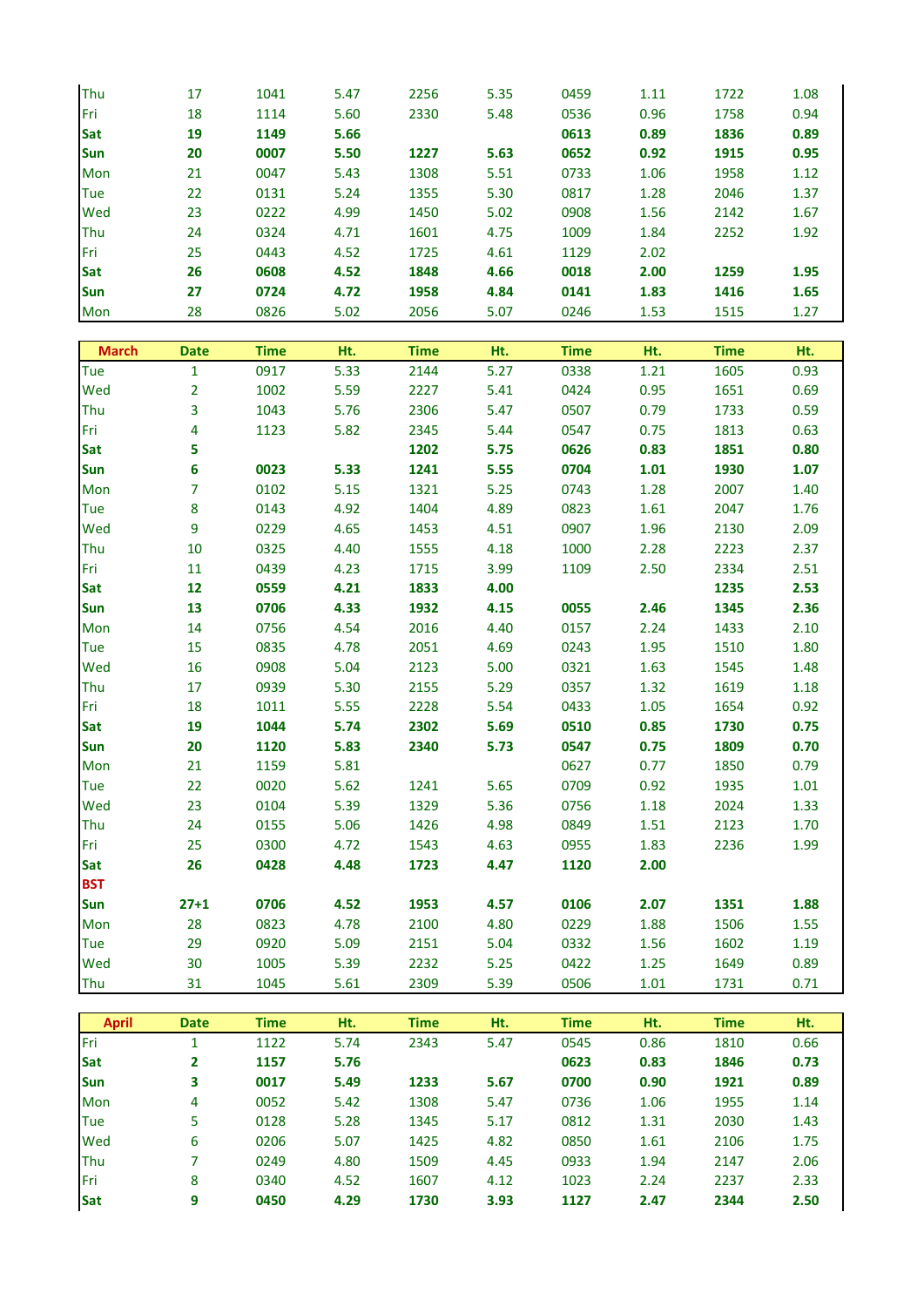| Sun        | 10 | 0617 | 4.21 | 1858 | 3.95 |      |      | 1247 | 2.52 |
|------------|----|------|------|------|------|------|------|------|------|
| Mon        | 11 | 0729 | 4.30 | 2000 | 4.13 | 0106 | 2.49 | 1400 | 2.38 |
| Tue        | 12 | 0821 | 4.49 | 2044 | 4.40 | 0216 | 2.30 | 1453 | 2.11 |
| Wed        | 13 | 0900 | 4.73 | 2119 | 4.72 | 0307 | 2.01 | 1534 | 1.79 |
| Thu        | 14 | 0933 | 5.01 | 2151 | 5.06 | 0349 | 1.68 | 1611 | 1.45 |
| Fri        | 15 | 1005 | 5.31 | 2224 | 5.37 | 0427 | 1.35 | 1648 | 1.12 |
| <b>Sat</b> | 16 | 1039 | 5.59 | 2258 | 5.62 | 0505 | 1.06 | 1726 | 0.85 |
| <b>Sun</b> | 17 | 1115 | 5.79 | 2335 | 5.78 | 0544 | 0.85 | 1805 | 0.69 |
| <b>Mon</b> | 18 | 1153 | 5.89 |      |      | 0624 | 0.74 | 1846 | 0.66 |
| <b>Tue</b> | 19 | 0015 | 5.80 | 1235 | 5.84 | 0706 | 0.75 | 1930 | 0.77 |
| Wed        | 20 | 0057 | 5.68 | 1320 | 5.63 | 0752 | 0.90 | 2017 | 1.01 |
| Thu        | 21 | 0144 | 5.43 | 1411 | 5.29 | 0842 | 1.15 | 2110 | 1.34 |
| Fri        | 22 | 0239 | 5.09 | 1513 | 4.88 | 0939 | 1.46 | 2211 | 1.70 |
| <b>Sat</b> | 23 | 0348 | 4.75 | 1639 | 4.54 | 1048 | 1.74 | 2324 | 1.97 |
| <b>Sun</b> | 24 | 0524 | 4.57 | 1825 | 4.44 |      |      | 1210 | 1.87 |
| Mon        | 25 | 0659 | 4.66 | 1948 | 4.58 | 0048 | 2.03 | 1336 | 1.75 |
| Tue        | 26 | 0808 | 4.89 | 2047 | 4.79 | 0207 | 1.88 | 1446 | 1.48 |
| Wed        | 27 | 0900 | 5.14 | 2133 | 4.99 | 0309 | 1.61 | 1541 | 1.20 |
| Thu        | 28 | 0943 | 5.36 | 2210 | 5.16 | 0359 | 1.36 | 1626 | 1.00 |
| Fri        | 29 | 1021 | 5.50 | 2244 | 5.30 | 0442 | 1.17 | 1706 | 0.89 |
| <b>Sat</b> | 30 | 1055 | 5.57 | 2316 | 5.40 | 0521 | 1.05 | 1743 | 0.87 |

| <b>May</b> | <b>Date</b>             | <b>Time</b> | Ht.  | <b>Time</b> | Ht.  | <b>Time</b> | Ht.  | <b>Time</b> | Ht.  |
|------------|-------------------------|-------------|------|-------------|------|-------------|------|-------------|------|
| Sun        | $\mathbf{1}$            | 1129        | 5.56 | 2349        | 5.45 | 0558        | 1.02 | 1817        | 0.94 |
| <b>Mon</b> | $\overline{\mathbf{2}}$ |             |      | 1203        | 5.46 | 0633        | 1.07 | 1850        | 1.06 |
| Tue        | 3                       | 0023        | 5.44 | 1239        | 5.29 | 0709        | 1.19 | 1923        | 1.23 |
| Wed        | 4                       | 0059        | 5.34 | 1315        | 5.05 | 0745        | 1.37 | 1957        | 1.45 |
| Thu        | 5                       | 0137        | 5.17 | 1354        | 4.77 | 0824        | 1.61 | 2034        | 1.69 |
| Fri        | 6                       | 0219        | 4.94 | 1438        | 4.47 | 0906        | 1.87 | 2115        | 1.94 |
| Sat        | 7                       | 0308        | 4.67 | 1531        | 4.20 | 0954        | 2.11 | 2204        | 2.17 |
| Sun        | 8                       | 0410        | 4.44 | 1644        | 4.03 | 1050        | 2.30 | 2304        | 2.34 |
| Mon        | 9                       | 0526        | 4.32 | 1807        | 4.04 | 1155        | 2.37 |             |      |
| Tue        | 10                      | 0637        | 4.35 | 1911        | 4.19 | 0013        | 2.38 | 1302        | 2.29 |
| Wed        | $11\,$                  | 0731        | 4.49 | 1959        | 4.44 | 0123        | 2.27 | 1402        | 2.08 |
| Thu        | 12                      | 0814        | 4.71 | 2038        | 4.73 | 0221        | 2.05 | 1451        | 1.79 |
| Fri        | 13                      | 0852        | 4.99 | 2115        | 5.04 | 0310        | 1.76 | 1535        | 1.47 |
| Sat        | 14                      | 0930        | 5.28 | 2153        | 5.34 | 0355        | 1.45 | 1618        | 1.16 |
| Sun        | 15                      | 1008        | 5.54 | 2232        | 5.58 | 0438        | 1.17 | 1701        | 0.91 |
| Mon        | 16                      | 1049        | 5.73 | 2312        | 5.72 | 0521        | 0.95 | 1744        | 0.76 |
| Tue        | 17                      | 1132        | 5.81 | 2356        | 5.74 | 0606        | 0.82 | 1829        | 0.72 |
| Wed        | 18                      | 1217        | 5.73 |             |      | 0652        | 0.81 | 1916        | 0.82 |
| Thu        | 19                      | 0042        | 5.64 | 1306        | 5.52 | 0741        | 0.90 | 2006        | 1.02 |
| Fri        | 20                      | 0133        | 5.43 | 1401        | 5.19 | 0834        | 1.10 | 2100        | 1.30 |
| Sat        | 21                      | 0231        | 5.16 | 1508        | 4.83 | 0933        | 1.34 | 2159        | 1.59 |
| <b>Sun</b> | 22                      | 0343        | 4.90 | 1636        | 4.56 | 1039        | 1.56 | 2306        | 1.83 |
| Mon        | 23                      | 0512        | 4.77 | 1810        | 4.49 | 1152        | 1.68 |             |      |
| Tue        | 24                      | 0635        | 4.81 | 1923        | 4.57 | 0020        | 1.94 | 1309        | 1.66 |
| Wed        | 25                      | 0740        | 4.93 | 2019        | 4.70 | 0134        | 1.90 | 1417        | 1.53 |
| Thu        | 26                      | 0831        | 5.06 | 2104        | 4.85 | 0238        | 1.75 | 1513        | 1.38 |
| Fri        | 27                      | 0914        | 5.17 | 2142        | 5.00 | 0331        | 1.58 | 1559        | 1.27 |
| Sat        | 28                      | 0953        | 5.23 | 2216        | 5.14 | 0416        | 1.44 | 1639        | 1.21 |
| Sun        | 29                      | 1028        | 5.26 | 2249        | 5.26 | 0456        | 1.34 | 1715        | 1.19 |
| Mon        | 30                      | 1103        | 5.25 | 2324        | 5.35 | 0534        | 1.29 | 1749        | 1.20 |
| <b>Tue</b> | 31                      | 1138        | 5.19 | 2359        | 5.39 | 0610        | 1.28 | 1822        | 1.24 |
|            |                         |             |      |             |      |             |      |             |      |
| June       | <b>Date</b>             | <b>Time</b> | Ht.  | <b>Time</b> | Ht.  | <b>Time</b> | Ht.  | <b>Time</b> | Ht.  |
| Wed        | $\mathbf{1}$            |             |      | 1214        | 5.10 | 0646        | 1.32 | 1856        | 1.31 |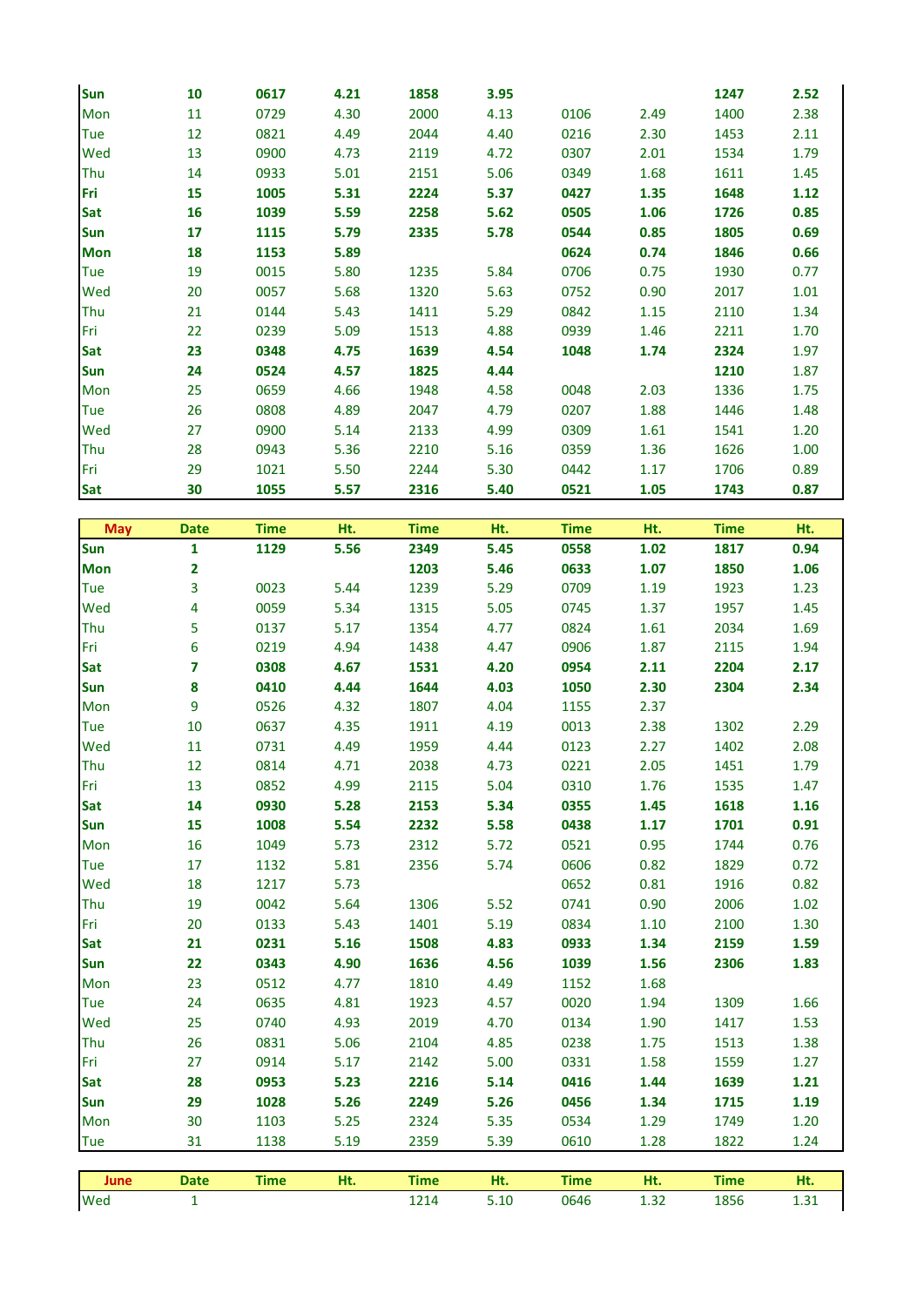| <b>Thu</b> | $\mathbf{2}$   | 0036 | 5.36 | 1251 | 4.96 | 0723 | 1.42 | 1931 | 1.41 |
|------------|----------------|------|------|------|------|------|------|------|------|
| Fri        | 3              | 0115 | 5.25 | 1331 | 4.79 | 0801 | 1.55 | 2009 | 1.56 |
| Sat        | 4              | 0156 | 5.08 | 1413 | 4.60 | 0842 | 1.71 | 2051 | 1.73 |
| <b>Sun</b> | 5              | 0241 | 4.88 | 1502 | 4.43 | 0925 | 1.87 | 2136 | 1.91 |
| Mon        | 6              | 0333 | 4.68 | 1600 | 4.30 | 1013 | 2.01 | 2227 | 2.07 |
| Tue        | $\overline{7}$ | 0431 | 4.54 | 1706 | 4.25 | 1106 | 2.10 | 2324 | 2.17 |
| Wed        | 8              | 0534 | 4.49 | 1810 | 4.32 |      |      | 1205 | 2.10 |
| Thu        | 9              | 0632 | 4.55 | 1906 | 4.47 | 2427 | 2.18 | 1307 | 2.01 |
| Fri        | 10             | 0724 | 4.71 | 1955 | 4.69 | 0131 | 2.07 | 1406 | 1.82 |
| <b>Sat</b> | 11             | 0812 | 4.93 | 2041 | 4.95 | 0230 | 1.87 | 1501 | 1.57 |
| <b>Sun</b> | 12             | 0858 | 5.18 | 2126 | 5.20 | 0325 | 1.61 | 1552 | 1.31 |
| Mon        | 13             | 0944 | 5.40 | 2211 | 5.42 | 0416 | 1.34 | 1642 | 1.07 |
| <b>Tue</b> | 14             | 1031 | 5.57 | 2257 | 5.58 | 0505 | 1.10 | 1730 | 0.90 |
| Wed        | 15             | 1118 | 5.63 | 2344 | 5.65 | 0554 | 0.92 | 1818 | 0.82 |
| Thu        | 16             |      |      | 1208 | 5.59 | 0643 | 0.83 | 1907 | 0.84 |
| Fri        | 17             | 0034 | 5.62 | 1300 | 5.43 | 0734 | 0.84 | 1957 | 0.96 |
| Sat        | 18             | 0127 | 5.50 | 1357 | 5.18 | 0827 | 0.95 | 2049 | 1.16 |
| <b>Sun</b> | 19             | 0225 | 5.32 | 1501 | 4.90 | 0922 | 1.13 | 2143 | 1.40 |
| Mon        | 20             | 0331 | 5.13 | 1615 | 4.67 | 1021 | 1.35 | 2241 | 1.65 |
| Tue        | 21             | 0445 | 4.97 | 1733 | 4.53 | 1124 | 1.54 | 2345 | 1.85 |
| Wed        | 22             | 0557 | 4.88 | 1843 | 4.51 |      |      | 1231 | 1.68 |
| Thu        | 23             | 0701 | 4.84 | 1941 | 4.55 | 2453 | 1.96 | 1339 | 1.72 |
| Fri        | 24             | 0756 | 4.84 | 2030 | 4.65 | 0200 | 1.95 | 1438 | 1.70 |
| Sat        | 25             | 0843 | 4.85 | 2112 | 4.78 | 0300 | 1.87 | 1529 | 1.65 |
| <b>Sun</b> | 26             | 0925 | 4.87 | 2150 | 4.93 | 0350 | 1.76 | 1612 | 1.59 |
| Mon        | 27             | 1004 | 4.89 | 2227 | 5.08 | 0434 | 1.64 | 1649 | 1.52 |
| Tue        | 28             | 1041 | 4.93 | 2303 | 5.22 | 0513 | 1.54 | 1724 | 1.44 |
| Wed        | 29             | 1117 | 4.96 | 2340 | 5.32 | 0550 | 1.46 | 1758 | 1.37 |
| Thu        | 30             | 1154 | 4.98 |      |      | 0625 | 1.40 | 1833 | 1.32 |

| <b>Solution</b> surface | <b>Date</b>             | <b>Time</b> | Ht.  | <b>Time</b> | Ht.  | <b>Time</b> | Ht.  | <b>Time</b> | Ht.  |
|-------------------------|-------------------------|-------------|------|-------------|------|-------------|------|-------------|------|
| Fri                     | $\mathbf{1}$            | 0017        | 5.36 | 1232        | 4.97 | 0701        | 1.38 | 1909        | 1.31 |
| Sat                     | $\overline{2}$          | 0055        | 5.34 | 1310        | 4.93 | 0738        | 1.40 | 1947        | 1.35 |
| <b>Sun</b>              | $\overline{\mathbf{3}}$ | 0133        | 5.25 | 1349        | 4.86 | 0815        | 1.46 | 2026        | 1.45 |
| Mon                     | 4                       | 0213        | 5.12 | 1431        | 4.76 | 0855        | 1.55 | 2108        | 1.59 |
| Tue                     | 5                       | 0255        | 4.97 | 1517        | 4.65 | 0938        | 1.67 | 2152        | 1.75 |
| Wed                     | 6                       | 0342        | 4.82 | 1610        | 4.55 | 1024        | 1.79 | 2242        | 1.91 |
| Thu                     | $\overline{7}$          | 0435        | 4.71 | 1710        | 4.49 | 1116        | 1.89 | 2338        | 2.03 |
| Fri                     | 8                       | 0536        | 4.66 | 1813        | 4.50 |             |      | 1216        | 1.93 |
| Sat                     | 9                       | 0638        | 4.70 | 1915        | 4.61 | 0043        | 2.07 | 1325        | 1.89 |
| <b>Sun</b>              | 10                      | 0738        | 4.82 | 2012        | 4.78 | 0154        | 1.99 | 1433        | 1.74 |
| Mon                     | 11                      | 0835        | 5.00 | 2107        | 5.01 | 0301        | 1.78 | 1535        | 1.50 |
| Tue                     | 12                      | 0929        | 5.20 | 2158        | 5.25 | 0401        | 1.49 | 1630        | 1.24 |
| Wed                     | 13                      | 1022        | 5.37 | 2249        | 5.46 | 0456        | 1.18 | 1721        | 1.00 |
| Thu                     | 14                      | 1113        | 5.48 | 2339        | 5.62 | 0547        | 0.92 | 1810        | 0.84 |
| Fri                     | 15                      |             |      | 1204        | 5.51 | 0637        | 0.75 | 1858        | 0.77 |
| <b>Sat</b>              | 16                      | 0029        | 5.69 | 1255        | 5.44 | 0725        | 0.69 | 1945        | 0.82 |
| <b>Sun</b>              | 17                      | 0119        | 5.67 | 1347        | 5.28 | 0814        | 0.76 | 2032        | 0.97 |
| Mon                     | 18                      | 0211        | 5.54 | 1442        | 5.05 | 0903        | 0.94 | 2120        | 1.21 |
| Tue                     | 19                      | 0306        | 5.34 | 1540        | 4.81 | 0954        | 1.20 | 2211        | 1.50 |
| Wed                     | 20                      | 0405        | 5.09 | 1643        | 4.58 | 1048        | 1.50 | 2305        | 1.80 |
| Thu                     | 21                      | 0509        | 4.84 | 1750        | 4.44 | 1147        | 1.78 |             |      |
| Fri                     | 22                      | 0615        | 4.64 | 1854        | 4.39 | 0007        | 2.04 | 1251        | 1.99 |
| <b>Sat</b>              | 23                      | 0717        | 4.52 | 1953        | 4.44 | 0118        | 2.17 | 1357        | 2.07 |
| Sun                     | 24                      | 0813        | 4.47 | 2044        | 4.56 | 0228        | 2.16 | 1456        | 2.04 |
| Mon                     | 25                      | 0902        | 4.50 | 2128        | 4.73 | 0327        | 2.05 | 1545        | 1.94 |
| Tue                     | 26                      | 0945        | 4.58 | 2208        | 4.92 | 0415        | 1.89 | 1626        | 1.79 |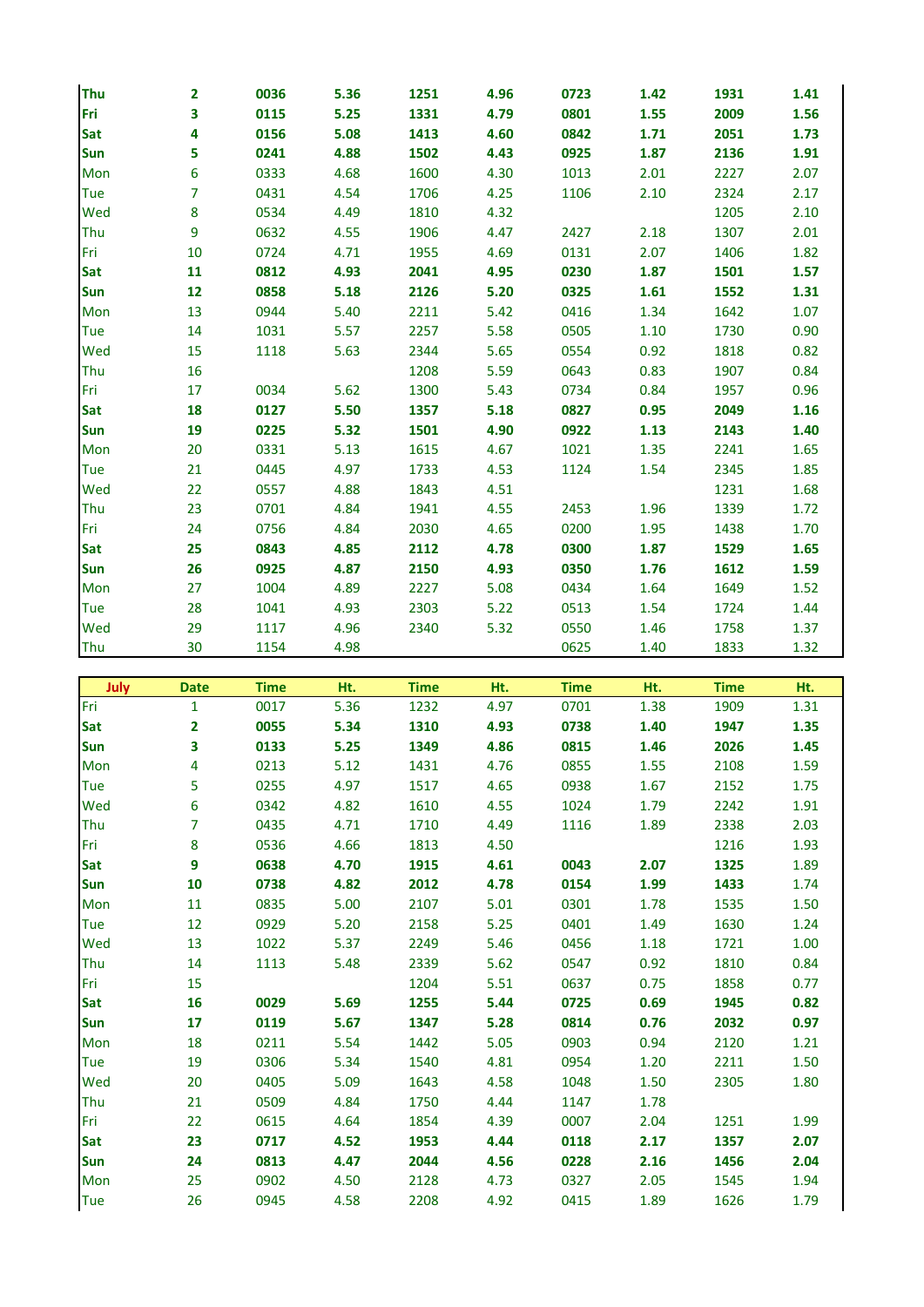| Wed              |              |             |      |             |      |             |          |             |          |
|------------------|--------------|-------------|------|-------------|------|-------------|----------|-------------|----------|
|                  | 27           | 1024        | 4.70 | 2246        | 5.12 | 0454        | 1.72     | 1702        | 1.61     |
| Thu              | 28           | 1101        | 4.84 | 2322        | 5.28 | 0530        | 1.55     | 1736        | 1.43     |
| Fri              | 29           | 1136        | 4.99 | 2357        | 5.40 | 0603        | 1.40     | 1811        | 1.27     |
| <b>Sat</b>       | 30           |             |      | 1211        | 5.10 | 0637        | 1.27     | 1846        | 1.16     |
| <b>Sun</b>       | 31           | 2431        | 5.45 | 1245        | 5.17 | 0711        | 1.19     | 1922        | 1.13     |
|                  |              |             |      |             |      |             |          |             |          |
| August           | <b>Date</b>  | <b>Time</b> | Ht.  | <b>Time</b> | Ht.  | <b>Time</b> | Ht.      | <b>Time</b> | Ht.      |
| Mon              | $\mathbf{1}$ | 0105        | 5.45 | 1321        | 5.18 | 0746        | 1.18     | 1959        | 1.17     |
| Tue              | 2            | 0141        | 5.38 | 1358        | 5.13 | 0824        | 1.23     | 2038        | 1.29     |
| Wed              | 3            | 0218        | 5.27 | 1439        | 5.01 | 0903        | 1.34     | 2120        | 1.47     |
| Thu              | 4            | 0300        | 5.11 | 1525        | 4.84 | 0947        | $1.51\,$ | 2205        | 1.69     |
| Fri              | 5            | 0349        | 4.93 | 1620        | 4.65 | 1036        | 1.72     | 2258        | 1.91     |
| <b>Sat</b>       | 6            | 0449        | 4.75 | 1728        | 4.51 | 1137        | 1.91     |             |          |
| Sun              | 7            | 0601        | 4.64 | 1843        | 4.49 | 0005        | 2.07     | 1252        | 2.00     |
| Mon              | 8            | 0716        | 4.67 | 1954        | 4.62 | 0128        | 2.08     | 1414        | 1.91     |
| Tue              | 9            | 0825        | 4.82 | 2058        | 4.87 | 0248        | 1.87     | 1524        | 1.65     |
| Wed              | 10           | 0926        | 5.04 | 2155        | 5.17 | 0354        | 1.52     | 1622        | 1.32     |
| Thu              | 11           | 1021        | 5.26 | 2246        | 5.47 | 0449        | 1.15     | 1713        | 1.02     |
| Fri              | 12           | 1111        | 5.44 | 2333        | 5.70 | 0539        | 0.82     | 1759        | 0.79     |
| <b>Sat</b>       | 13           | 1158        | 5.53 |             |      | 0626        | 0.61     | 1844        | 0.68     |
|                  |              |             |      |             |      |             |          |             |          |
| <b>Sun</b>       | 14           | 0019        | 5.83 | 1243        | 5.52 | 0711        | 0.54     | 1927        | 0.70     |
| Mon              | 15           | 0103        | 5.82 | 1328        | 5.41 | 0755        | 0.62     | 2010        | 0.84     |
| Tue              | 16           | 0148        | 5.69 | 1413        | 5.21 | 0839        | 0.84     | 2053        | $1.10\,$ |
| Wed              | 17           | 0234        | 5.44 | 1500        | 4.95 | 0923        | 1.17     | 2138        | 1.43     |
| Thu              | 18           | 0323        | 5.10 | 1551        | 4.67 | 1009        | 1.54     | 2226        | 1.79     |
| Fri              | 19           | 0418        | 4.74 | 1652        | 4.43 | 1059        | 1.91     | 2322        | 2.12     |
| Sat              | 20           | 0523        | 4.41 | 1803        | 4.29 | 1157        | 2.21     |             |          |
| <b>Sun</b>       | 21           | 0636        | 4.20 | 1915        | 4.28 | 2433        | 2.35     | 1308        | 2.37     |
| Mon              | 22           | 0746        | 4.15 | 2018        | 4.40 | 0156        | 2.39     | 1421        | 2.35     |
| Tue              | 23           | 0844        | 4.22 | 2109        | 4.59 | 0304        | 2.25     | 1518        | 2.19     |
| Wed              | 24           | 0930        | 4.39 | 2150        | 4.82 | 0354        | 2.04     | 1602        | 1.96     |
| Thu              | 25           | 1008        | 4.60 | 2226        | 5.05 | 0432        | 1.81     | 1638        | 1.70     |
| Fri              | 26           | 1041        | 4.84 | 2259        | 5.26 | 0505        | 1.57     | 1712        | 1.44     |
| Sat              | 27           | 1113        | 5.08 | 2330        | 5.43 | 0536        | 1.34     | 1746        | 1.21     |
| <b>Sun</b>       | 28           | 1144        | 5.28 |             |      | 0608        | 1.14     | 1820        | 1.03     |
| <b>Mon</b>       | 29           | 0001        | 5.56 | 1217        | 5.42 | 0641        | 0.99     | 1855        | 0.95     |
| Tue              | 30           | 0033        | 5.62 | 1250        | 5.48 | 0716        | 0.93     | 1931        | 0.96     |
| Wed              | 31           | 0107        | 5.61 | 1326        | 5.44 | 0753        | 0.97     | 2010        | 1.07     |
|                  |              |             |      |             |      |             |          |             |          |
| <b>September</b> | <b>Date</b>  | <b>Time</b> | Ht.  | <b>Time</b> | Ht.  | <b>Time</b> | Ht.      | <b>Time</b> | Ht.      |
| Thu              | $\mathbf{1}$ | 0144        | 5.51 | 1405        | 5.29 | 0833        | 1.11     | 2051        | 1.27     |
| Fri              | 2            | 0226        | 5.32 | 1450        | 5.05 | 0917        | 1.35     | 2137        | 1.54     |
| Sat              | 3            | 0314        | 5.05 | 1544        | 4.76 | 1007        | 1.64     | 2232        | 1.83     |
| Sun              | 4            | 0416        | 4.75 | 1655        | 4.50 | 1110        | 1.93     | 2344        | 2.07     |
| Mon              | 5            | 0538        | 4.54 | 1825        | 4.42 |             |          | 1232        | 2.10     |
| Tue              | 6            | 0709        | 4.53 | 1949        | 4.57 | 0115        | 2.09     | 1402        | 2.00     |
| Wed              | 7            | 0827        | 4.71 | 2057        | 4.88 | 0241        | 1.84     | 1515        | 1.69     |
| Thu              | 8            | 0928        | 4.98 | 2151        | 5.24 | 0346        | 1.43     | 1611        | 1.33     |
| Fri              | 9            | 1019        | 5.25 | 2238        | 5.56 | 0439        | 1.03     | 1659        | 1.00     |
| Sat              | 10           | 1103        | 5.45 | 2320        | 5.79 | 0526        | 0.71     | 1743        | 0.76     |
| Sun              | 11           | 1144        | 5.57 |             |      | 0609        | 0.53     | 1825        | 0.65     |
| Mon              | 12           | 0001        | 5.90 | 1223        | 5.58 | 0650        | 0.50     | 1905        | 0.67     |
| Tue              | 13           | 0040        | 5.87 | 1301        | 5.50 | 0730        | 0.63     | 1945        | 0.83     |
| Wed              | 14           | 0120        | 5.69 | 1340        | 5.32 | 0809        | 0.88     | 2025        | 1.09     |
| Thu              | 15           | 0200        | 5.40 | 1421        | 5.08 | 0849        | 1.23     | 2106        | 1.43     |
| Fri              | 16           | 0242        | 5.02 | 1506        | 4.79 | 0929        | 1.61     | 2150        | 1.80     |
| <b>Sat</b>       | 17           | 0331        | 4.61 | 1600        | 4.50 | 1013        | 1.99     | 2243        | 2.16     |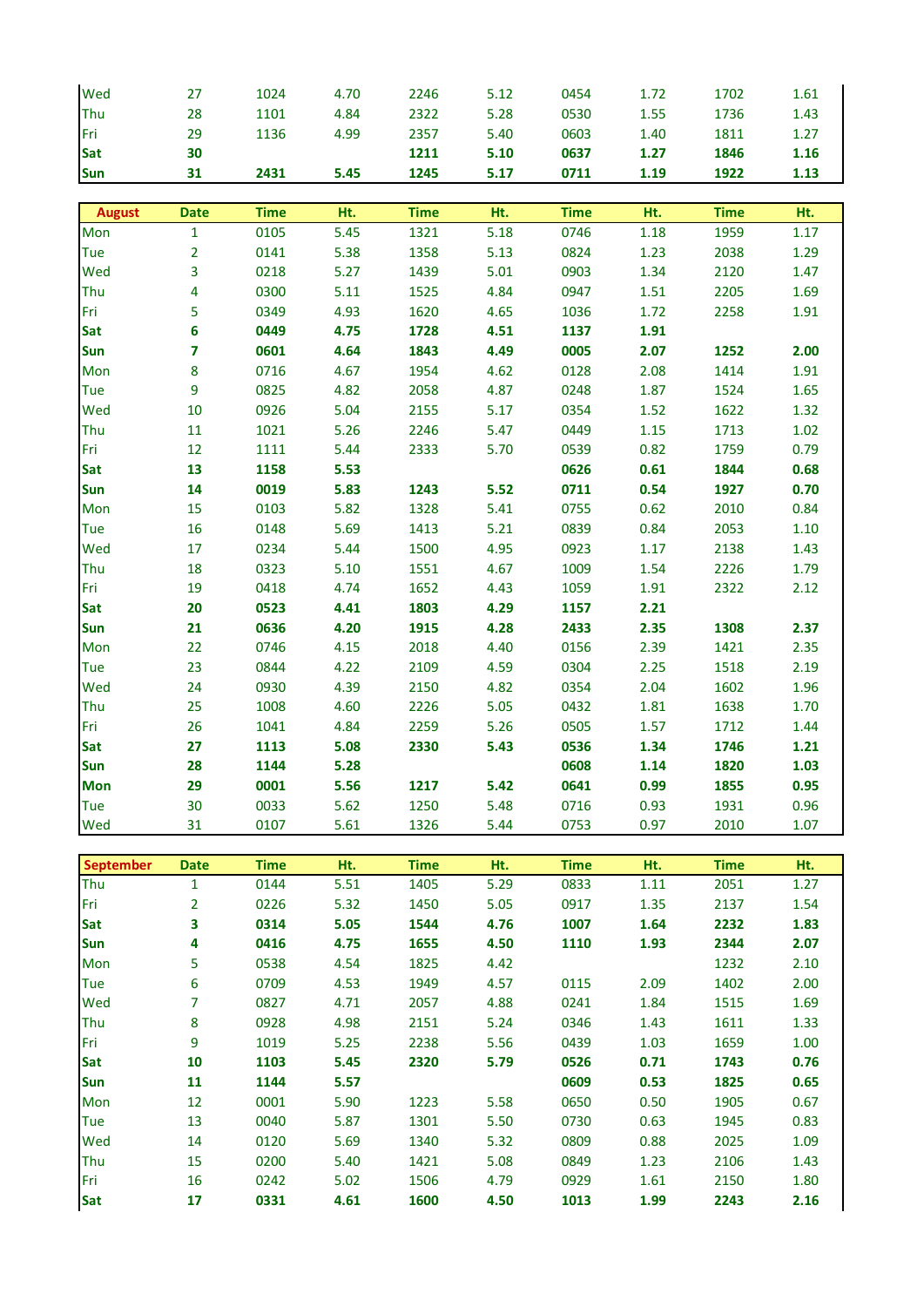| Sun         | 18 | 0431 | 4.23 | 1711 | 4.28 | 1105 | 2.32 | 2351 | 2.43 |
|-------------|----|------|------|------|------|------|------|------|------|
| Mon         | 19 | 0554 | 3.99 | 1837 | 4.22 |      |      | 1214 | 2.52 |
| <b>Tue</b>  | 20 | 0719 | 3.96 | 1950 | 4.33 | 0117 | 2.50 | 1337 | 2.51 |
| Wed         | 21 | 0823 | 4.09 | 2044 | 4.52 | 0233 | 2.36 | 1444 | 2.33 |
| Thu         | 22 | 0908 | 4.32 | 2124 | 4.75 | 0323 | 2.12 | 1531 | 2.06 |
| <b>IFri</b> | 23 | 0943 | 4.59 | 2158 | 4.99 | 0400 | 1.85 | 1609 | 1.76 |
| Sat         | 24 | 1014 | 4.89 | 2228 | 5.22 | 0433 | 1.57 | 1643 | 1.46 |
| <b>Sun</b>  | 25 | 1043 | 5.17 | 2257 | 5.44 | 0504 | 1.29 | 1717 | 1.19 |
| Mon         | 26 | 1114 | 5.42 | 2328 | 5.62 | 0537 | 1.04 | 1751 | 0.99 |
| <b>Tue</b>  | 27 | 1145 | 5.59 |      |      | 0611 | 0.86 | 1827 | 0.87 |
| Wed         | 28 | 0001 | 5.73 | 1220 | 5.67 | 0647 | 0.79 | 1905 | 0.86 |
| Thu         | 29 | 0036 | 5.74 | 1257 | 5.61 | 0726 | 0.83 | 1945 | 0.97 |
| Fri         | 30 | 0115 | 5.63 | 1337 | 5.44 | 0808 | 1.00 | 2029 | 1.18 |

| <b>October</b> | <b>Date</b>             | <b>Time</b> | Ht.  | <b>Time</b> | Ht.  | <b>Time</b> | Ht.  | <b>Time</b> | Ht.  |
|----------------|-------------------------|-------------|------|-------------|------|-------------|------|-------------|------|
| Sat            | $\mathbf{1}$            | 0159        | 5.39 | 1424        | 5.15 | 0854        | 1.28 | 2118        | 1.47 |
| <b>Sun</b>     | $\overline{\mathbf{2}}$ | 0251        | 5.06 | 1521        | 4.81 | 0948        | 1.62 | 2218        | 1.78 |
| Mon            | 3                       | 0358        | 4.69 | 1639        | 4.52 | 1055        | 1.94 | 2335        | 2.00 |
| Tue            | 4                       | 0532        | 4.45 | 1820        | 4.46 |             |      | 1220        | 2.10 |
| Wed            | 5                       | 0712        | 4.49 | 1946        | 4.67 | 0107        | 1.98 | 1348        | 1.98 |
| Thu            | 6                       | 0827        | 4.73 | 2049        | 5.00 | 0229        | 1.69 | 1459        | 1.67 |
| Fri            | $\overline{7}$          | 0922        | 5.00 | 2139        | 5.33 | 0331        | 1.30 | 1554        | 1.33 |
| Sat            | 8                       | 1007        | 5.24 | 2221        | 5.60 | 0422        | 0.95 | 1640        | 1.03 |
| Sun            | 9                       | 1046        | 5.43 | 2300        | 5.77 | 0506        | 0.71 | 1723        | 0.83 |
| Mon            | 10                      | 1122        | 5.54 | 2337        | 5.82 | 0547        | 0.60 | 1803        | 0.75 |
| Tue            | 11                      | 1157        | 5.57 |             |      | 0626        | 0.63 | 1841        | 0.79 |
| Wed            | 12                      | 0014        | 5.74 | 1233        | 5.52 | 0703        | 0.78 | 1919        | 0.93 |
| Thu            | 13                      | 0050        | 5.55 | 1310        | 5.39 | 0739        | 1.02 | 1958        | 1.17 |
| Fri            | 14                      | 0128        | 5.26 | 1349        | 5.18 | 0816        | 1.32 | 2037        | 1.48 |
| Sat            | 15                      | 0208        | 4.90 | 1431        | 4.91 | 0853        | 1.66 | 2121        | 1.81 |
| Sun            | 16                      | 0253        | 4.52 | 1522        | 4.63 | 0934        | 1.99 | 2211        | 2.13 |
| Mon            | 17                      | 0350        | 4.17 | 1628        | 4.38 | 1022        | 2.28 | 2312        | 2.38 |
| Tue            | 18                      | 0511        | 3.94 | 1755        | 4.27 | 1125        | 2.48 |             |      |
| Wed            | 19                      | 0642        | 3.92 | 1910        | 4.32 | 0028        | 2.47 | 1243        | 2.52 |
| Thu            | 20                      | 0746        | 4.08 | 2005        | 4.47 | 0143        | 2.38 | 1355        | 2.38 |
| Fri            | 21                      | 0832        | 4.32 | 2046        | 4.68 | 0238        | 2.16 | 1449        | 2.13 |
| <b>Sat</b>     | 22                      | 0907        | 4.60 | 2119        | 4.91 | 0319        | 1.89 | 1531        | 1.84 |
| <b>Sun</b>     | 23                      | 0938        | 4.90 | 2150        | 5.16 | 0355        | 1.59 | 1609        | 1.54 |
| Mon            | 24                      | 1009        | 5.20 | 2221        | 5.40 | 0430        | 1.30 | 1646        | 1.27 |
| Tue            | 25                      | 1041        | 5.45 | 2255        | 5.61 | 0505        | 1.04 | 1723        | 1.05 |
| Wed            | 26                      | 1116        | 5.64 | 2331        | 5.74 | 0543        | 0.85 | 1802        | 0.91 |
| Thu            | 27                      | 1153        | 5.71 |             |      | 0623        | 0.78 | 1843        | 0.88 |
| Fri            | 28                      | 0011        | 5.75 | 1233        | 5.66 | 0705        | 0.82 | 1927        | 0.96 |
| Sat            | 29                      | 0054        | 5.62 | 1318        | 5.48 | 0751        | 0.99 | 2015        | 1.14 |
| <b>Sat</b>     | 30                      | 0625        | 4.08 | 1857        | 4.35 | 0016        | 2.38 | 1241        | 2.35 |
| <b>GMT</b>     |                         |             |      |             |      |             |      |             |      |
| Sun            | $31 - 1$                | 0628        | 4.29 | 1849        | 4.56 | 0026        | 2.23 | 1250        | 2.17 |

| <b>November</b> | <b>Date</b> | Time | Ht.  | <b>Time</b> | Ht.  | <b>Time</b> | Ht.  | <b>Time</b> | Ht.  |
|-----------------|-------------|------|------|-------------|------|-------------|------|-------------|------|
| Tue             |             | 0252 | 4.65 | 1534        | 4.65 | 0945        | 1.85 | 2228        | 1.81 |
| Wed             |             | 0433 | 4.47 | 1713        | 4.65 | 1103        | 1.99 | 2351        | 1.78 |
| <b>Thu</b>      |             | 0605 | 4.55 | 1830        | 4.84 |             |      | 1225        | 1.91 |
| <b>IFri</b>     | 4           | 0712 | 4.75 | 1929        | 5.10 | 0108        | 1.56 | 1334        | 1.68 |
| Sat             | 5           | 0803 | 4.97 | 2016        | 5.32 | 0209        | 1.28 | 1430        | 1.41 |
| <b>Sun</b>      | 6           | 0845 | 5.16 | 2058        | 5.49 | 0259        | 1.04 | 1517        | 1.19 |
| Mon             |             | 0922 | 5.31 | 2135        | 5.57 | 0343        | 0.89 | 1600        | 1.04 |
| Tue             | 8           | 0957 | 5.42 | 2211        | 5.57 | 0423        | 0.85 | 1640        | 0.98 |